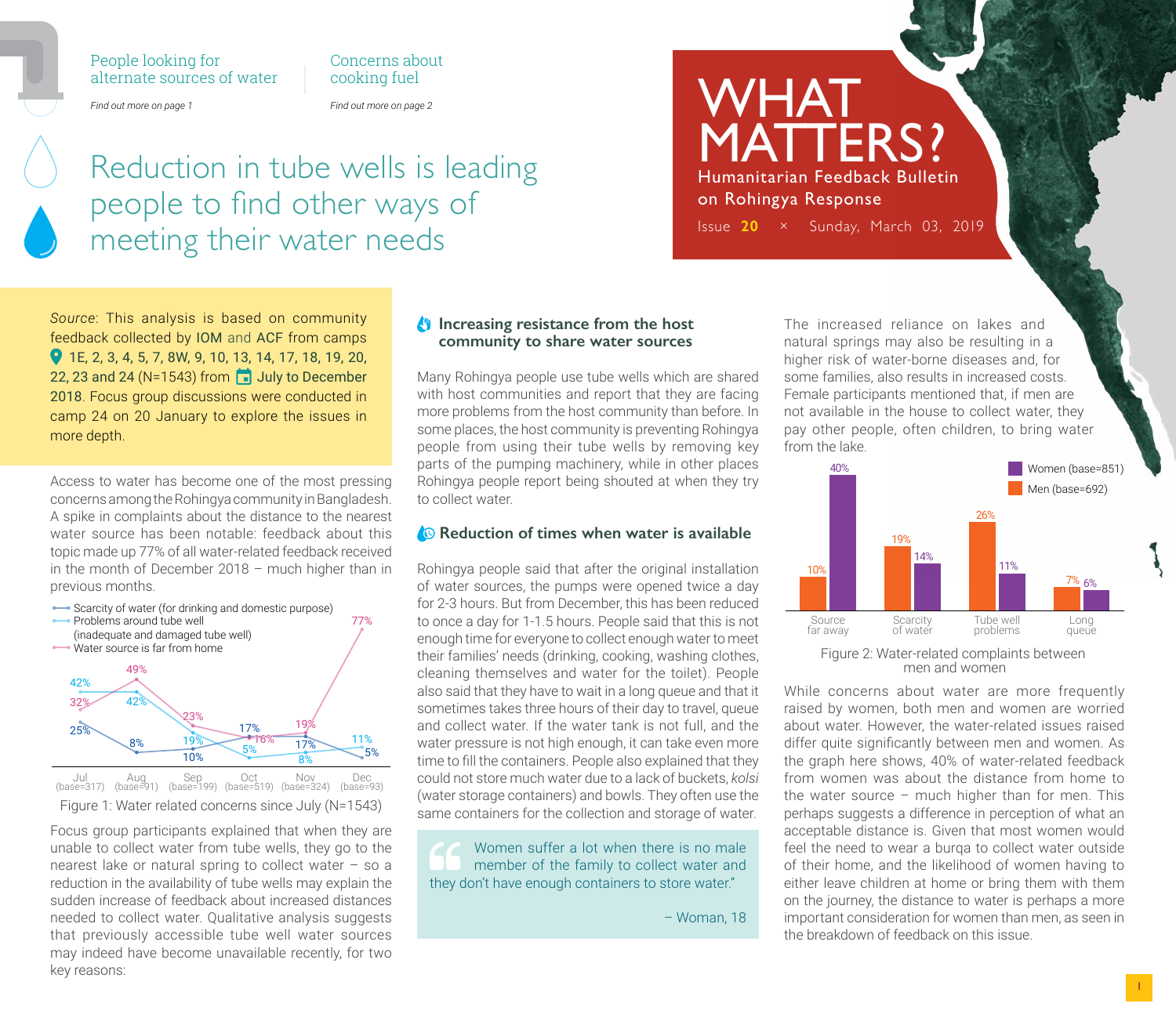### Cooking fuel remains a primary concern, despite gas cylinder distribution

Concerns related to cooking, particularly challenges collecting firewood, have been a priority for the Rohingya community since arriving in the camps. In August 2018, agencies started distributing gas cylinders to help combat this issue, and some agencies have also been providing firewood as part of relief distributions.

However, despite these initiatives, the lack of firewood remains a key concern for the Rohingya community. The proportion of listener groups raising this issue is growing, with the highest ever proportion of listener groups (22%) raising firewood as an issue in January 2019 (see graph below). Focus group participants emphasised they have also discussed their struggle to get firewood with NGOs at various forums. Feedback collected through community correspondents also indicates a number of concerns amongst the Rohingya community related to fuel sources used for their daily cooking needs.



Figure 1: Major concerns among Rohingya community, Oct 2018 to Jan 2019 (N=1308)

Current concerns on fuel access and use relate to:

- Insufficient firewood
- Tension with the host community when collecting firewood from the hills
- Internal conflict among the Rohingya over excessive smoke produced when cooking with wood
- Issues with getting gas cylinders refilled



The vast majority of feedback related to cooking is about difficulties collecting firewood: very little feedback is about the need for gas stoves or gas cylinders. This suggests that, even in blocks where stoves and cylinders have been distributed, there are either gaps in provision, or a perception amongst the community that provision is not sufficient for their needs.

Households that receive gas are ineligible for wood distributions, meaning that a household that is unable to get a gas refill in sufficient time will resort to foraging for firewood and other flammable materials, as before. However, those without a stove at all who are still receiving distributions of firewood say that the wood they are provided with is completely finished in 7-10 days, leaving them to find alternative ways to get wood or other fuels for the rest of the month.

From the very beginning, we were concerned about our cooking. For cooking we used to collect firewood but now this is not available. And no-one provides firewood as relief so our children collect leaves and plastics which we use for cooking. But these create so much smoke and we cannot cook properly. We have complained about this issue so many times"

– Woman, 25, Shamlapur

*Source*: Feedback from 1,308 listener group meetings conducted by IOM and ACF from October 2018 to January 2019, with a total of approximately 27,000 participants. This feedback was collected from camps 1E, 2, 3, 9, 10, 14, 19, 20, 22, 23, 24 and 25. Feedback was also collected between January 5 and January 17 by 20 community correspondents and one feedback manager using the KoBo Collect app in camps 1E, 1W, 2E, 2W, 3, 4 and 4-extension. In total, 415 interactions have been analysed to highlight the significant concerns and questions of the Rohingya community of which 7% related to fuel issues. In addition, focus group discussions were conducted in camp 23 to help better understand the reasons behind these concerns.

> We get a bag of firewood for 1 to 4 persons in a month but we are only able to use them for five to ten days…we have to buy extra firewood for cooking."

> > – Man, 36, camp 2E

Selling or bartering relief products such as lentils and oil to get firewood is a common occurrence. A bundle of firewood costs around BDT 150 and will be enough for a family of five or six for two to three days. For femaleheaded families where there are no men able to collect firewood, buying is their only option. To afford it they have to sell some of their relief goods, often oil or lentils. Sometimes they use dry leaves as an alternative fuel.

People also reported travelling to distant hills to collect firewood. Men usually go to the hills to collect firewood, sometimes joined by women and children over 10 years old. It is risky because it often leads to resource conflicts with the host community and local people are likely to shout verbal abuse if they catch Rohingya people collecting wood in their area. Collecting firewood is also highly discouraged by the Bangladesh government for environmental reasons, and refugees say that officials from the government's forest department will seize cutting tools and firewood if they are caught. To avoid these kinds of situations, people report usually traveling in groups of ten or fifteen people.

We move in groups while going to the mountains to collect firewood because we will be able to help each other should there be any trouble."

– Man, 27, Shamlapur

Beyond the difficulties and dangers of collecting fuel, refugees say that smoke created by cooking with wood has significant negative respiratory impacts and also creates friction in the community as it quickly spreads throughout the tightly packed houses of a block.